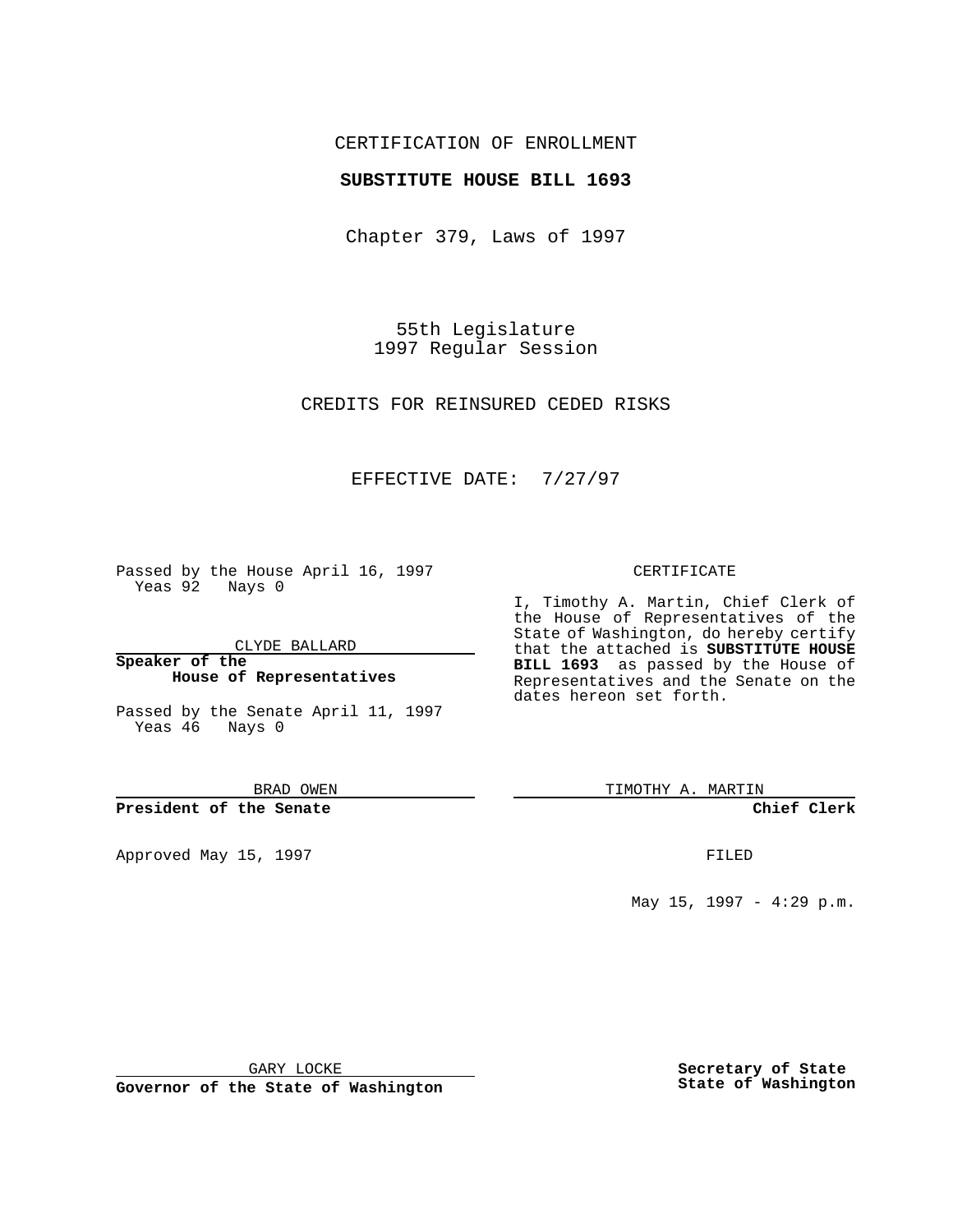# **SUBSTITUTE HOUSE BILL 1693** \_\_\_\_\_\_\_\_\_\_\_\_\_\_\_\_\_\_\_\_\_\_\_\_\_\_\_\_\_\_\_\_\_\_\_\_\_\_\_\_\_\_\_\_\_\_\_

\_\_\_\_\_\_\_\_\_\_\_\_\_\_\_\_\_\_\_\_\_\_\_\_\_\_\_\_\_\_\_\_\_\_\_\_\_\_\_\_\_\_\_\_\_\_\_

Passed Legislature - 1997 Regular Session

AS AMENDED BY THE SENATE

## **State of Washington 55th Legislature 1997 Regular Session**

**By** House Committee on Financial Institutions & Insurance (originally sponsored by Representatives L. Thomas and Wolfe)

Read first time 02/17/97.

1 AN ACT Relating to credit for reinsured ceded risks; amending RCW 2 48.12.160; adding new sections to chapter 48.12 RCW; creating a new 3 section; and repealing RCW 48.05.300.

4 BE IT ENACTED BY THE LEGISLATURE OF THE STATE OF WASHINGTON:

5 NEW SECTION. **Sec. 1.** (1) The purpose of this act is to protect 6 the interest of insureds, claimants, ceding insurers, assuming 7 insurers, and the public generally.

8 (2) It is the intent of the legislature to ensure adequate 9 regulation of insurers and reinsurers and adequate protection for those 10 to whom they owe obligations.

 (3) It is also the intent of the legislature to declare that the matters contained in this act are fundamental to the business of insurance and to exercise its powers and privileges under 15 U.S.C. Secs. 1011 and 1012.

15 NEW SECTION. **Sec. 2.** For purposes of this act, a "qualified 16 United States financial institution" means an institution that complies 17 with all of the following: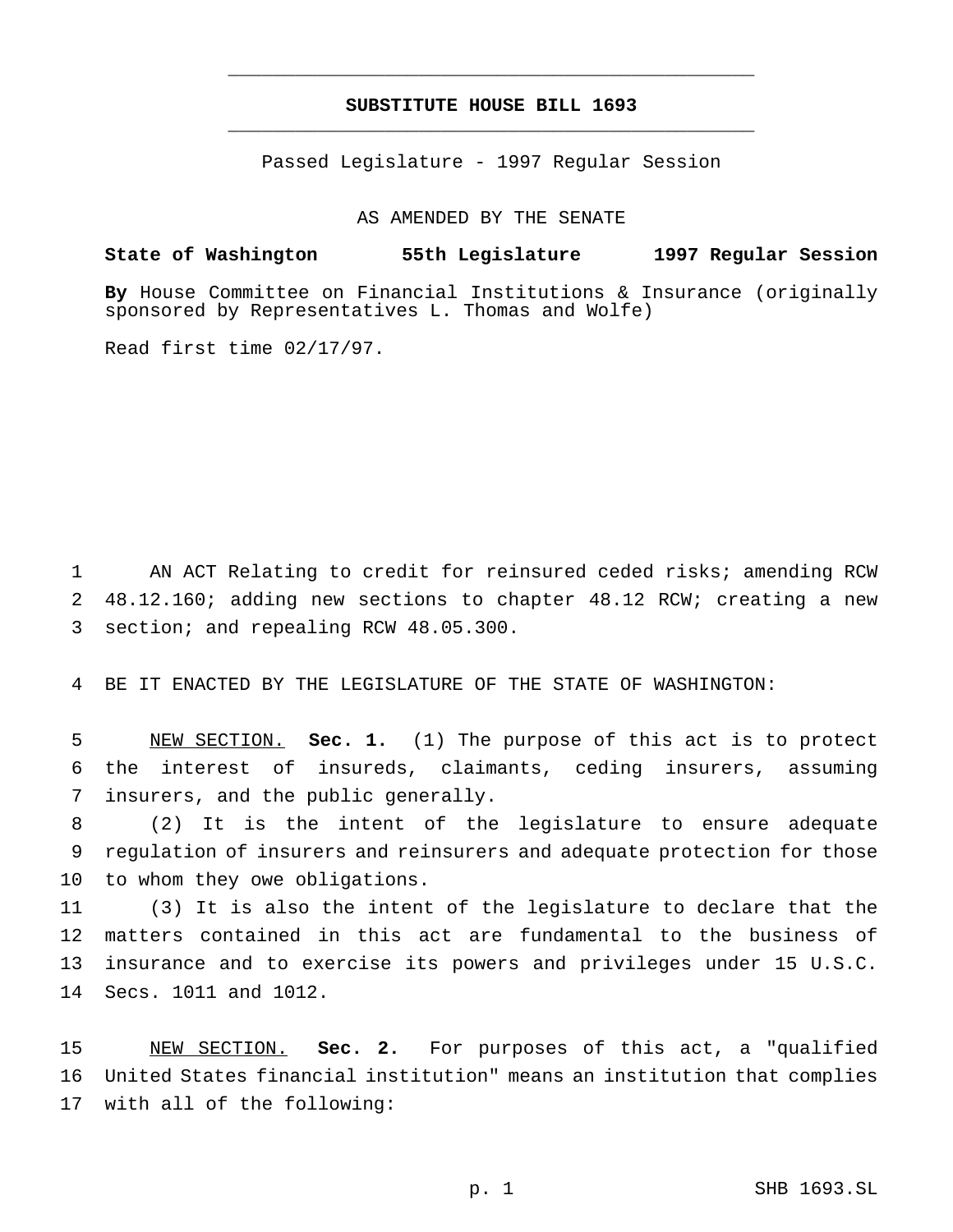(1) Is organized or, in the case of a United States office of a foreign banking organization, licensed under the laws of the United States or any state thereof;

 (2) Is regulated, supervised, and examined by United States federal or state authorities having regulatory authority over banks and trust companies;

 (3) Has been determined by the commissioner, or, in the discretion of the commissioner, the securities valuation office of the national association of insurance commissioners, to meet such standards of financial condition and standing as are considered necessary and appropriate to regulate the quality of financial institutions whose 12 letters of credit will be acceptable to the commissioner; and (4) Is not affiliated with the assuming company.

 NEW SECTION. **Sec. 3.** Upon insolvency of a non-United States insurer or reinsurer that provides security to fund its United States obligations in accordance with this act, the assets representing the security must be maintained in the United States and claims must be filed with and valued by the state insurance commissioner with regulatory oversight, and the assets distributed, in accordance with the insurance laws of the state in which the trust is domiciled that are applicable to the liquidation of domestic United States insurance companies.

 NEW SECTION. **Sec. 4.** (1) Credit for reinsurance in a reinsurance contract entered into after December 31, 1996, is allowed a domestic ceding insurer as either an asset or a deduction from liability in accordance with RCW 48.12.160 only if the reinsurance contract contains provisions that provide, in substance, as follows:

 (a) The reinsurer shall indemnify the ceding insurer against all or a portion of the risk it assumed according to the terms and conditions contained in the reinsurance contract.

 (b) In the event of insolvency and the appointment of a conservator, liquidator, or statutory successor of the ceding company, the portion of risk or obligation assumed by the reinsurer is payable to the conservator, liquidator, or statutory successor on the basis of claims allowed against the insolvent company by a court of competent jurisdiction or by a conservator, liquidator, or statutory successor of the company having authority to allow such claims, without diminution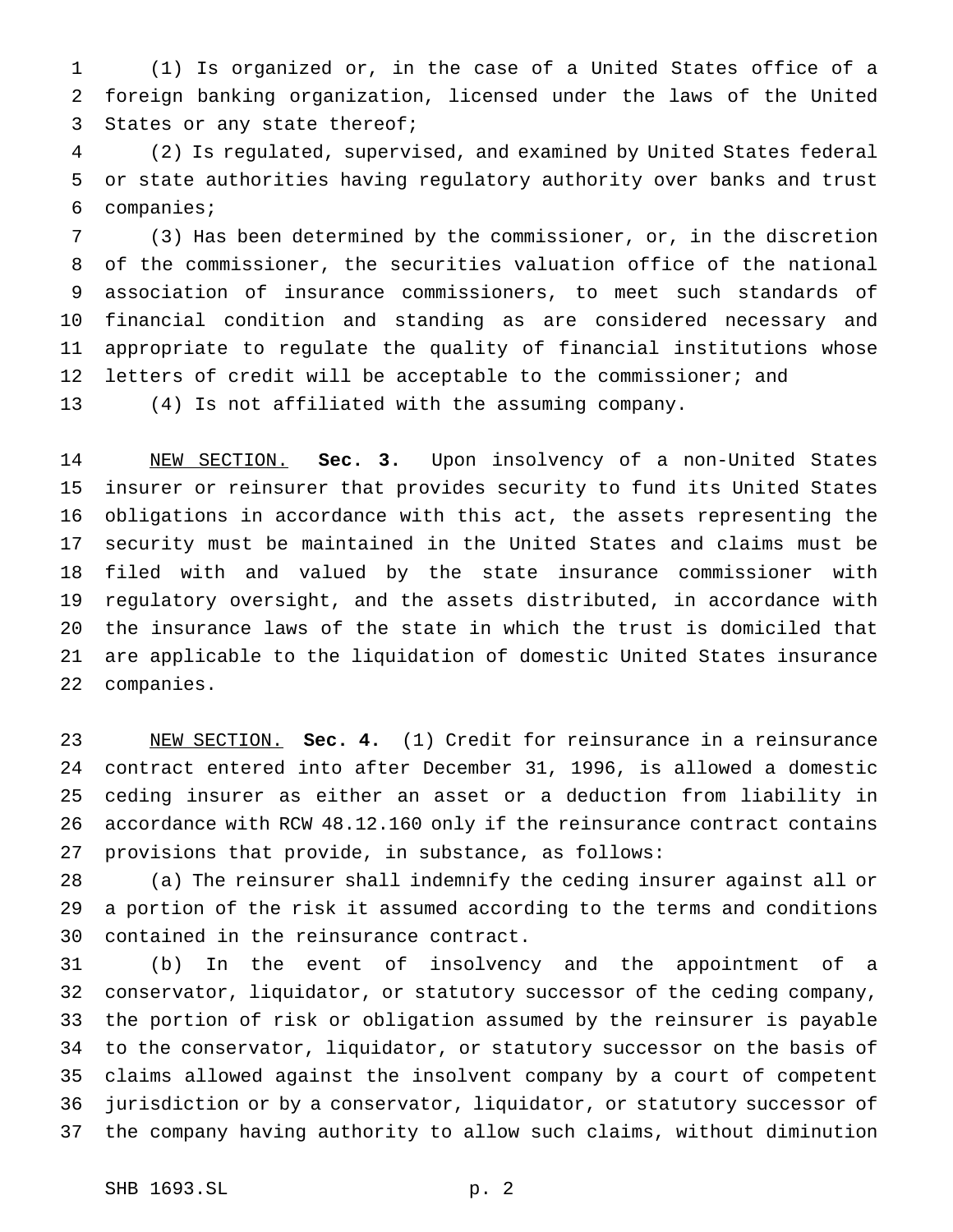because of that insolvency, or because the conservator, liquidator, or statutory successor failed to pay all or a portion of any claims. Payments by the reinsurer as provided in this subsection are made directly to the ceding insurer or to its conservator, liquidator, or statutory successor, except where the contract of insurance, reinsurance, or other written agreement specifically provides another payee of such reinsurance in the event of the insolvency of the ceding insurer.

 (2) Payment under a reinsurance contract must be made within a reasonable time with reasonable provision for verification in accordance with the terms of the reinsurance agreement. However, in no event shall the payments be beyond the period required by the national association of insurance commissioners accounting practices and procedures manual.

 (3) The original insured or policyholder may not have any rights against the reinsurer that are not specifically set forth in the contract of reinsurance, or in a specific agreement between the reinsurer and the original insured or policyholder.

 NEW SECTION. **Sec. 5.** Credit for reinsurance, as either an asset or a deduction, is prohibited in an accounting or financial statement of the ceding insurer in respect to the reinsurance contract unless, in such contract, the reinsurer undertakes to indemnify the ceding insurer against all or a part of the loss or liability arising out of the original insurance. This section only applies to those reinsurance contracts entered into after December 31, 1996.

 **Sec. 6.** RCW 48.12.160 and 1996 c 297 s 1 are each amended to read as follows:

 (1) Any insurance company organized under the laws of this state may take credit as an asset or as a deduction from loss or claim, unearned premium, or life policy or contract reserves on risks ceded to a reinsurer to the extent reinsured by an insurer or insurers holding a certificate of authority to transact that kind of business in this state, unless the assuming insurer is the subject of a regulatory order 34 or regulatory oversight by a state in which it is licensed based upon a commissioner's determination that the assuming insurer is in a 36 hazardous financial condition. The credit on ceded risks reinsured by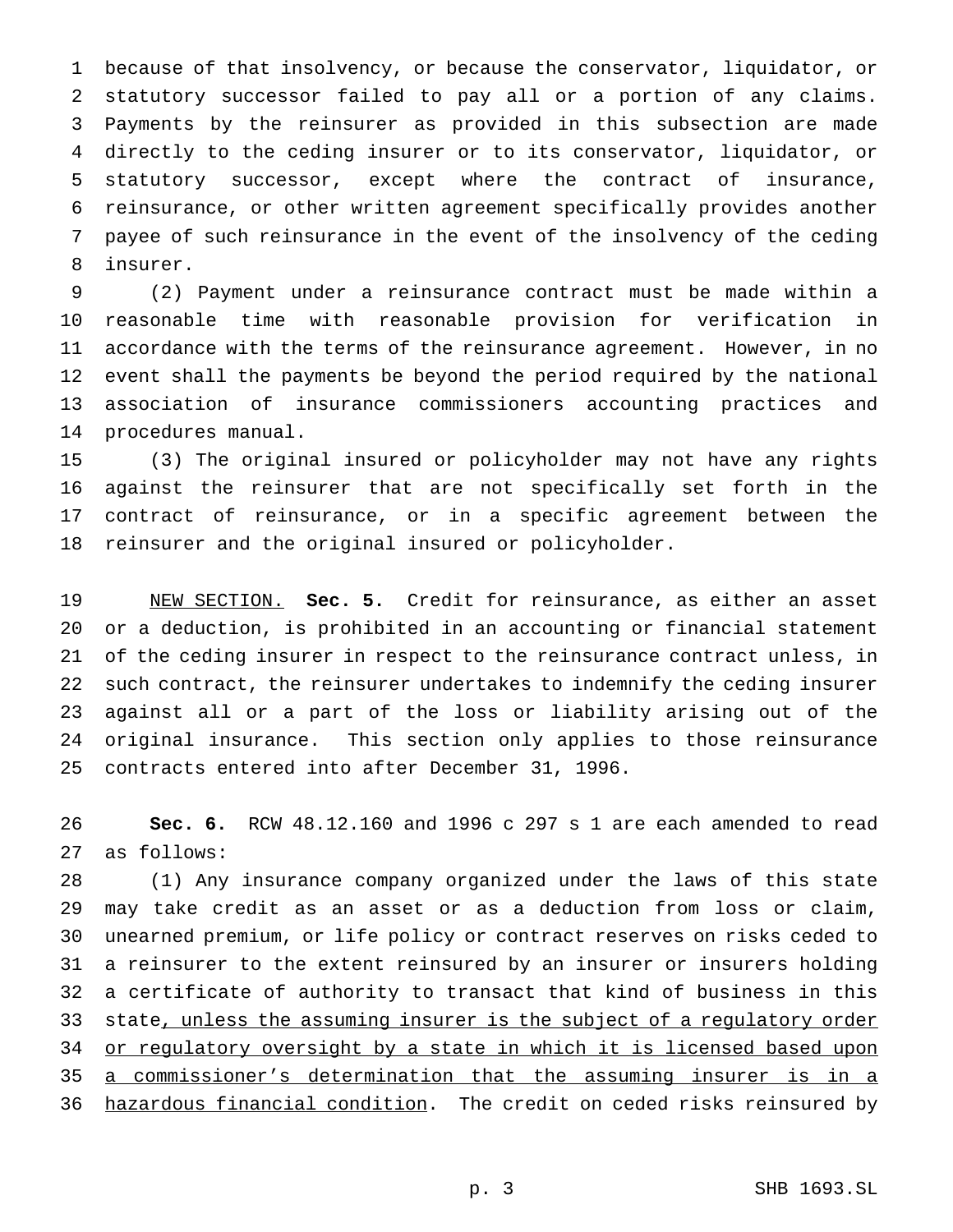any insurer which is not authorized to transact business in this state may be taken:

 (a) Where the reinsurer is a group including incorporated and unincorporated underwriters, and the group maintains a trust fund in a ((United States bank that is determined by the national association of insurance commissioners to meet credit standards for issuing letters of credit in connection with reinsurance,)) qualified United States 8 financial institution which trust fund must be in an amount equal to ((the group's liabilities attributable to business written in the 10 United States, and)):

 (i) For reinsurance ceded under reinsurance agreements with an 12 inception, amendment, or renewal date on or after August 1, 1995, funds in trust in an amount not less than the group's several liabilities attributable to business ceded by United States domiciled insurers to 15 any member of the group; or

 (ii) For reinsurance ceded under reinsurance agreements with an 17 inception date on or before July 31, 1995, and not amended or renewed 18 after that date, notwithstanding the other provisions of this act, 19 funds in trust in an amount not less than the group's several insurance and reinsurance liabilities attributable to business written in the United States.

22 In addition, the group shall maintain a trusteed surplus of which one hundred million dollars shall be held jointly and exclusively for the benefit of United States ceding insurers of any member of the 25 group $((\div))$ .

26 The incorporated members of the group shall not be engaged in any business other than underwriting as a member of the group and shall be subject to the same level of solvency regulation and control by the group's domiciliary regulator as are the unincorporated members; and the group shall make available to the commissioner an annual certification of the solvency of each underwriter by the group's domiciliary regulator and its independent public accountants;

 (b) Where the reinsurer does not meet the definition of (a) of this 34 subsection, the single assuming alien reinsurer that, as of the date of the ceding insurer's statutory financial statement, maintains a trust 36 fund in a ((United States bank that is determined by the national association of insurance commissioners to meet credit standards for issuing letters of credit in connection with reinsurance)) qualified United States financial institution, which trust fund must be in an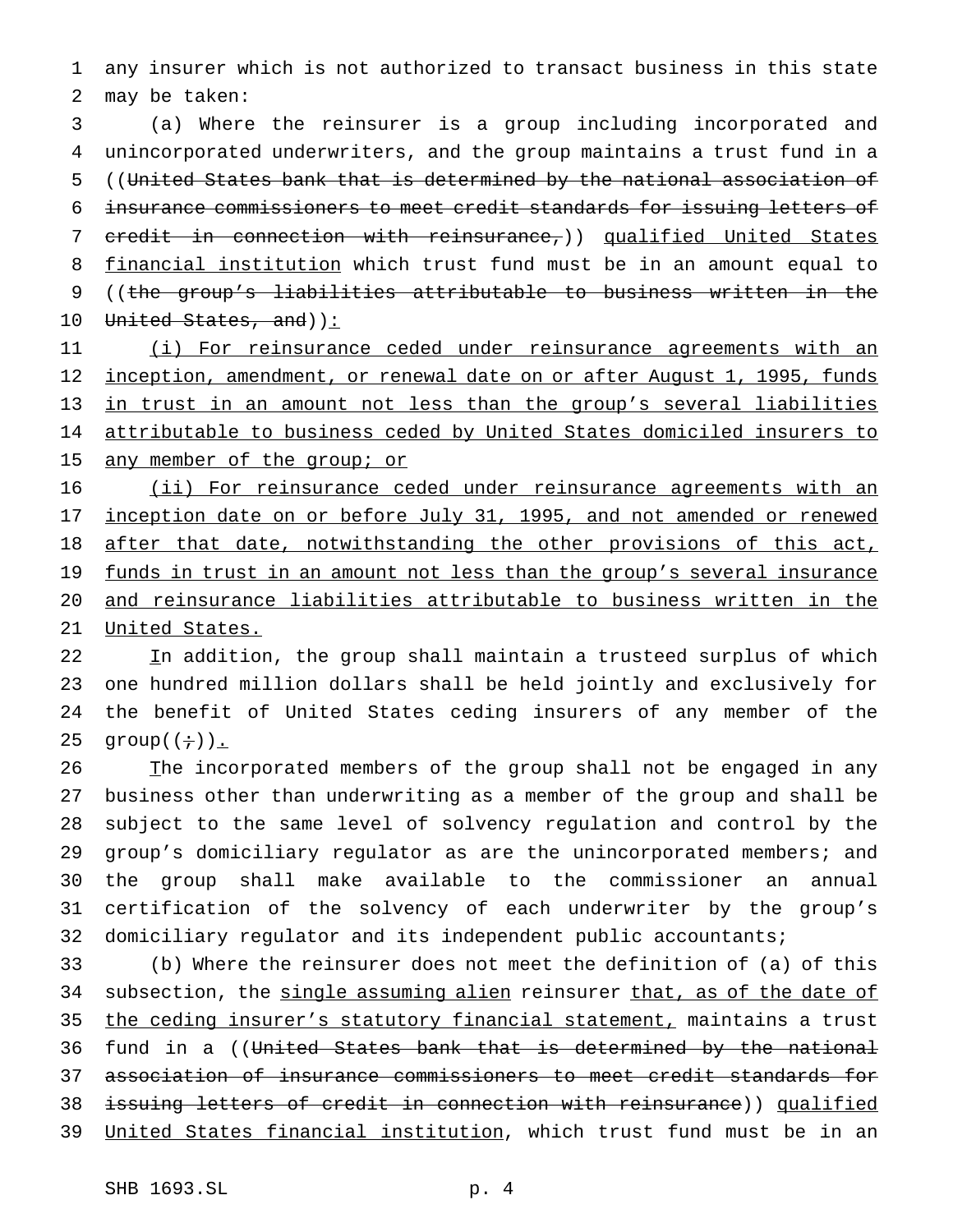1 amount ((equal to)) not less than the assuming alien reinsurer's liabilities attributable to reinsurance ceded by United States domiciled insurers, and in addition, the assuming insurer shall 4 maintain a trusteed surplus of not less than twenty million dollars  $<sub>L</sub>$ </sub> and the assuming alien reinsurer maintaining the trust fund must have received a registration from the commissioner under section 7 of this 7 act. The assuming alien reinsurer shall report on or before February 8 28th to the commissioner substantially the same information as that required to be reported on the national association of insurance commissioners annual statement form by licensed insurers, to enable the 11 commissioner to determine the sufficiency of the trust fund; ((or)) (c) In an amount not exceeding:

 (i) The amount of deposits by and funds withheld from the assuming insurer pursuant to express provision therefor in the reinsurance contract, as security for the payment of the obligations thereunder, if the deposits or funds are assets of the types and amounts that are authorized under chapter 48.13 RCW and are held subject to withdrawal by and under the control of the ceding insurer or if the deposits or funds are placed in trust for these purposes in a bank which is a member of the federal reserve system and withdrawals from the trust cannot be made without the consent of the ceding company; or

 (ii) The amount of a clean, irrevocable, and unconditional letter of credit issued by a United States bank that is determined by the national association of insurance commissioners to meet credit standards for issuing letters of credit in connection with reinsurance, and issued for a term of at least one year with provisions that it must be renewed unless the bank gives notice of nonrenewal at least thirty days before the expiration issued under arrangements satisfactory to the commissioner of insurance as constituting security to the ceding insurer substantially equal to that of a deposit under (c)(i) of this subsection.

 (2) Credit for reinsurance may not be granted under subsection 33  $(1)(a)$ ,  $(b)$ , and  $(c)(i)$  of this section unless:

 (a) The form of the trust and amendments to the trust have been approved by the insurance commissioner of the state where the trust is 36 located, or the insurance commissioner of another state who, pursuant 37 to the terms of the trust agreement, has accepted principal regulatory 38 oversight of the trust;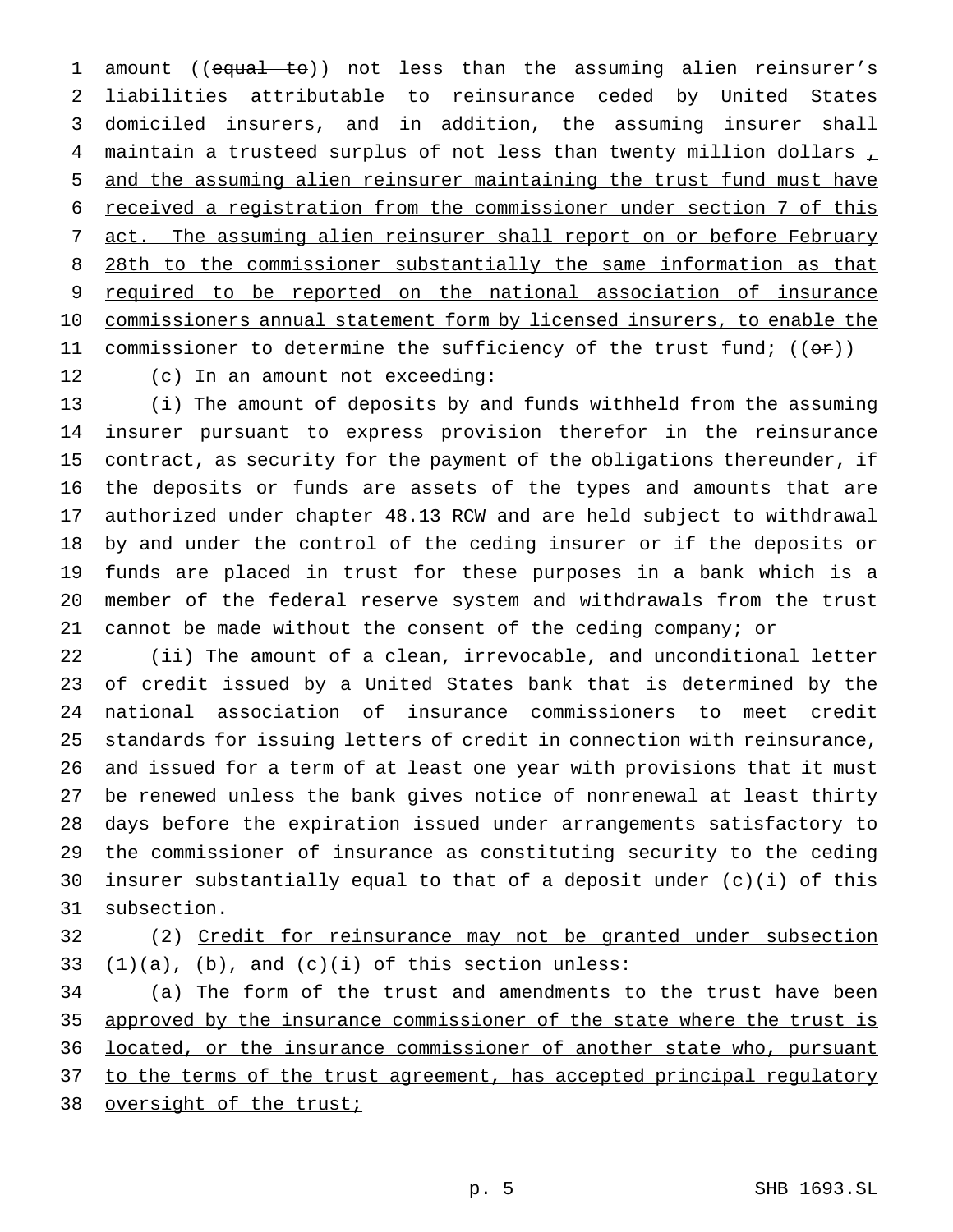(b) The trust and trust amendments are filed with the commissioner of every state in which the ceding insurer beneficiaries of the trust

3 are domiciled;

 (c) The trust instrument provides that contested claims are valid, enforceable, and payable out of funds in trust to the extent remaining unsatisfied thirty days after entry of the final order of a court of 7 competent jurisdiction in the United States;

8 (d) The trust vests legal title to its assets in the trustees of the trust for the benefit of the grantor's United States ceding 10 insurers, their assigns, and successors in interest;

 (e) The trust and the assuming insurer are subject to examination 12 as determined by the commissioner;

 (f) The trust shall remain in effect for as long as the assuming 14 insurer, member, or former member of a group of insurers has 15 outstanding obligations due under the reinsurance agreements subject to 16 the trust; and

17 (g) No later then February 28th of each year, the trustees of the 18 trust report to the commissioner in writing setting forth the balance 19 of the trust and listing the trust's investments at the preceding year end. In addition, the trustees of the trust shall certify the date of termination of the trust, if so planned, or certify that the trust shall not expire within the next twelve months.

 (3) Any reinsurance ceded by a company organized under the laws of this state or ceded by any company not organized under the laws of this state and transacting business in this state must be payable by the assuming insurer on the basis of liability of the ceding company under the contract or contracts reinsured without diminution because of the insolvency of the ceding company, and any such reinsurance agreement which may be canceled on less than ninety days notice must provide for a run-off of the reinsurance in force at the date of cancellation.

 $((3)$  A reinsurance agreement may provide that the)) (4) The 32 domiciliary conservator, liquidator  $((or))_+$  receiver, or statutory 33 successor of an insolvent ceding insurer shall give written notice to 34 the assuming insurer of the pendency of a claim against the insolvent ceding insurer on the policy or bond reinsured within a reasonable time after such claim is filed in the insolvency proceeding and that during the pendency of such claim any assuming insurer may investigate such claim and interpose, at its own expense, in the proceeding where such claim is to be adjudicated, any defense or defenses which it may deem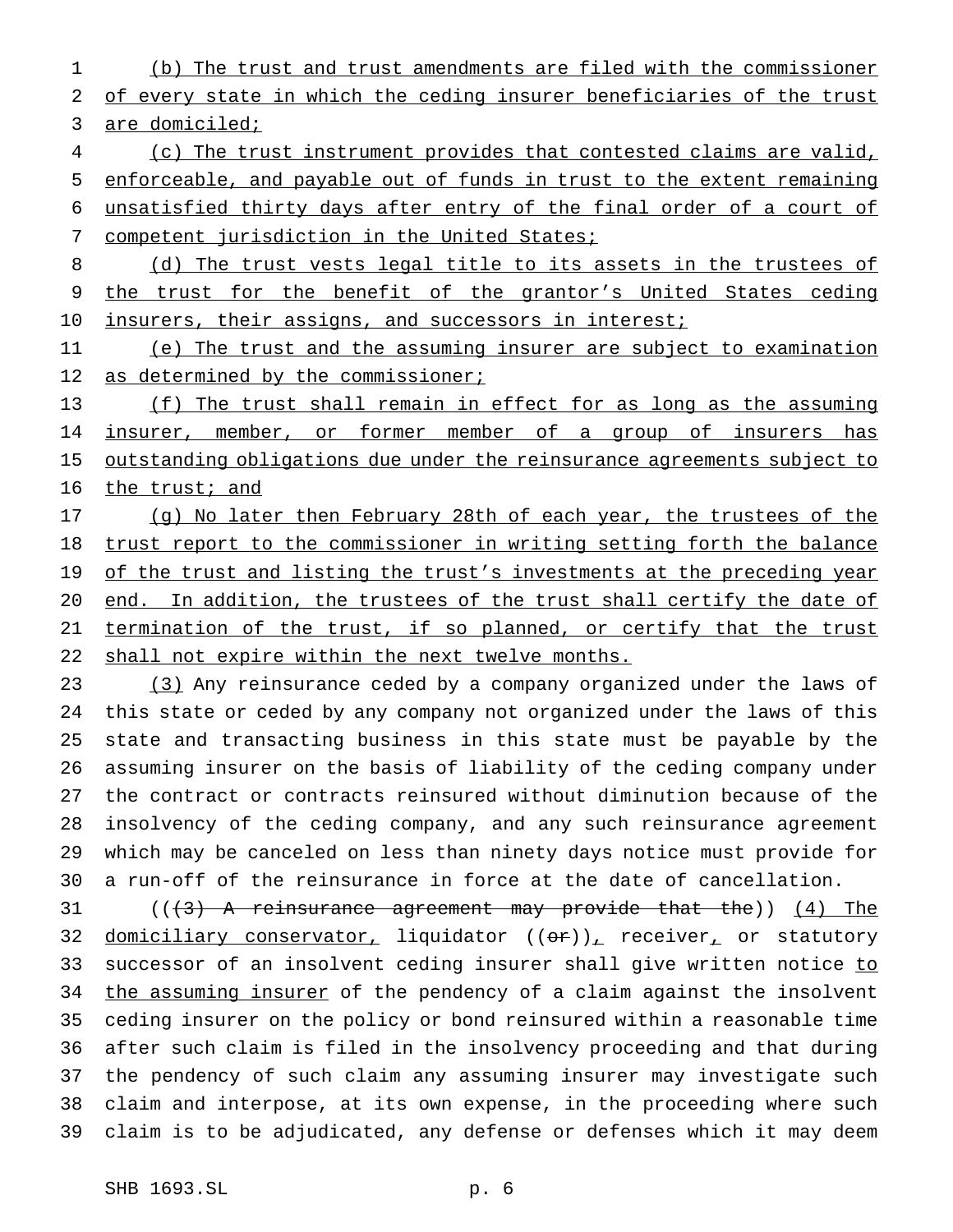available to the ceding insurer or its liquidator or receiver or statutory successor.

 The expense thus incurred by the assuming insurer shall be chargeable subject to court approval against the insolvent ceding insurer as a part of the expense of liquidation to the extent of a proportionate share of the benefit which may accrue to the ceding insurer solely as a result of the defense undertaken by the assuming insurer.

9 ( $(\frac{4}{4})$ ) (5) Where two or more assuming insurers are involved in the same claim and a majority in interest elect to interpose to such claim, the expense shall be apportioned in accordance with the terms of the reinsurance agreement as though such expense had been incurred by the ceding insurer.

 (6) The credit permitted by subsection (1)(b) of this section is 15 prohibited unless the assuming alien insurer agrees in the trust agreement, notwithstanding other provisions in the trust instrument, if the trust fund is inadequate because it contains an amount less than the amount required by subsection (1)(b) of this section or if the 19 grantor of the trust has been declared insolvent or placed into receivership, rehabilitation, liquidation, or similar proceedings under the laws of its state or country of domicile:

 (a) To comply with an order of the commissioner with regulatory 23 oversight over the trust or with an order of a court of competent jurisdiction directing the trustee to transfer to the commissioner with 25 regulatory oversight all of the assets of the trust fund;

 (b) That assets be distributed by, and insurance claims of United 27 States trust beneficiaries be filed with and valued by, the commissioner with regulatory oversight in accordance with the laws of 29 the state in which the trust is domiciled that are applicable to the 30 liquidation of domestic insurance companies;

 (c) That if the commissioner with regulatory oversight determines 32 that the assets of the trust fund or a part thereof are not necessary 33 to satisfy the claims of the United States ceding insurers, which are 34 United States trust beneficiaries, the assets or part thereof shall be returned by the commissioner with regulatory oversight to the trustee 36 for distribution in accordance with the trust agreement; and

 (d) That the grantor waives any right otherwise available to it under United States law that is inconsistent with this provision.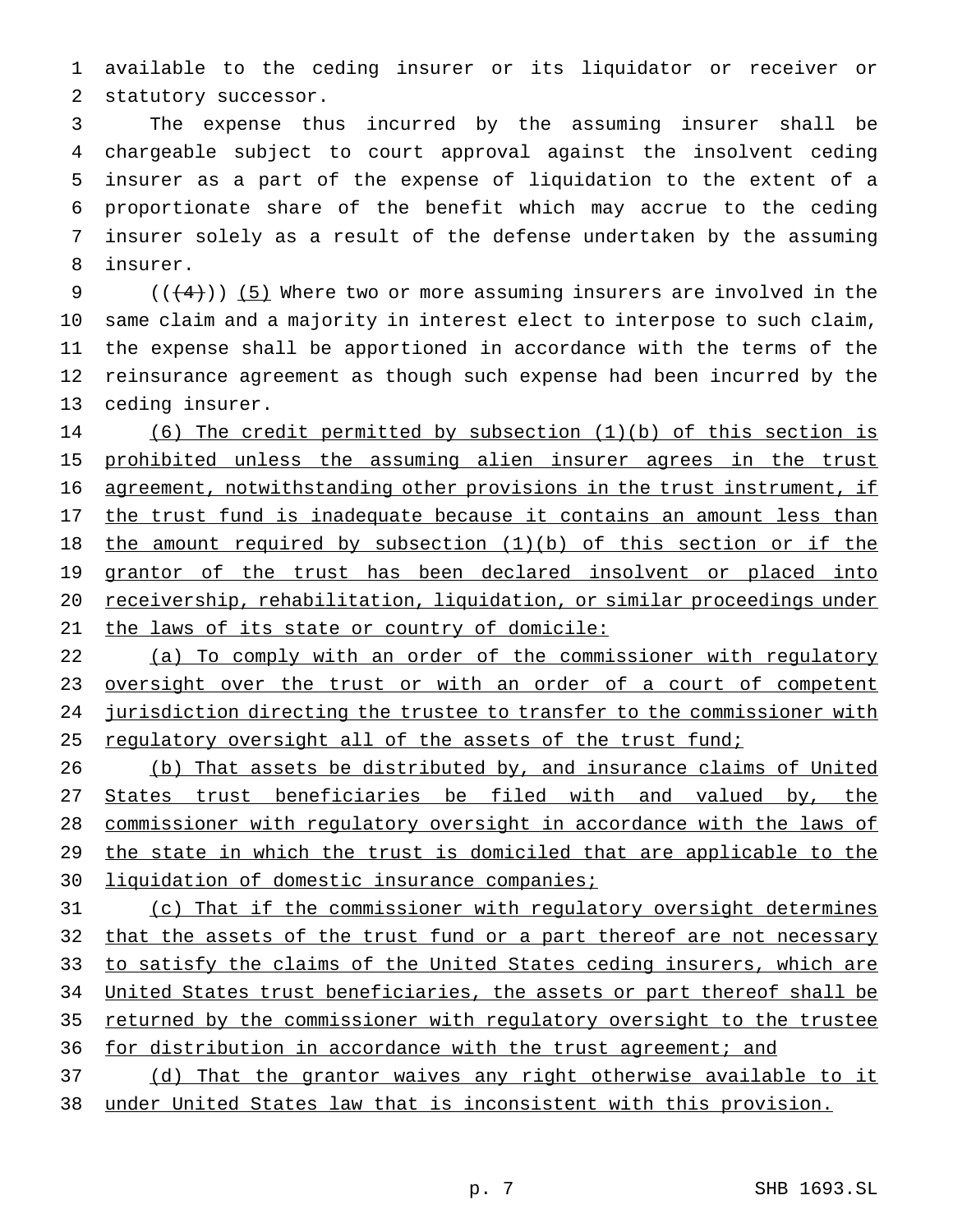NEW SECTION. **Sec. 7.** (1) The assuming alien reinsurer must register with the commissioner and must:

 (a) File with the commissioner evidence of its submission to this state's jurisdiction and to this state's authority to examine its books and records under chapter 48.03 RCW;

 (b) Designate the commissioner as its lawful attorney upon whom service of all papers may be made for an action, suit, or proceeding instituted by or on behalf of the ceding insurer;

 (c) File with the commissioner a certified copy of a letter or a certificate of authority or a certificate of compliance issued by the assuming alien insurer's domiciliary jurisdiction and the domiciliary 12 jurisdiction of its United States reinsurance trust;

 (d) Submit a statement, signed and verified by an officer of the assuming alien insurer to be true and correct, that discloses whether the assuming alien insurer or an affiliated person who owns or has a controlling interest in the assuming alien insurer is currently known to be the subject of one or more of the following:

 (i) An order or proceeding regarding conservation, liquidation, or receivership;

 (ii) An order or proceeding regarding the revocation or suspension of a license or accreditation to transact insurance or reinsurance in any jurisdiction; or

 (iii) An order or proceeding brought by an insurance regulator in any jurisdiction seeking to restrict or stop the assuming alien insurer from transacting insurance or reinsurance based upon a hazardous financial condition.

 The assuming alien insurer shall provide the commissioner with copies of all orders or other documents initiating proceedings subject to disclosure under this subsection. The statement must affirm that no actions, proceedings, or orders subject to this subsection are outstanding against the assuming alien insurer or an affiliated person who owns or has a controlling interest in the assuming alien insurer, 33 except as disclosed in the statement;

 (e) File other information, financial or otherwise, which the commissioner reasonably requests.

 (2) A registration continues in force until suspended, revoked, or not renewed. A registration is subject to renewal annually on the first day of July upon application of the assuming alien insurer and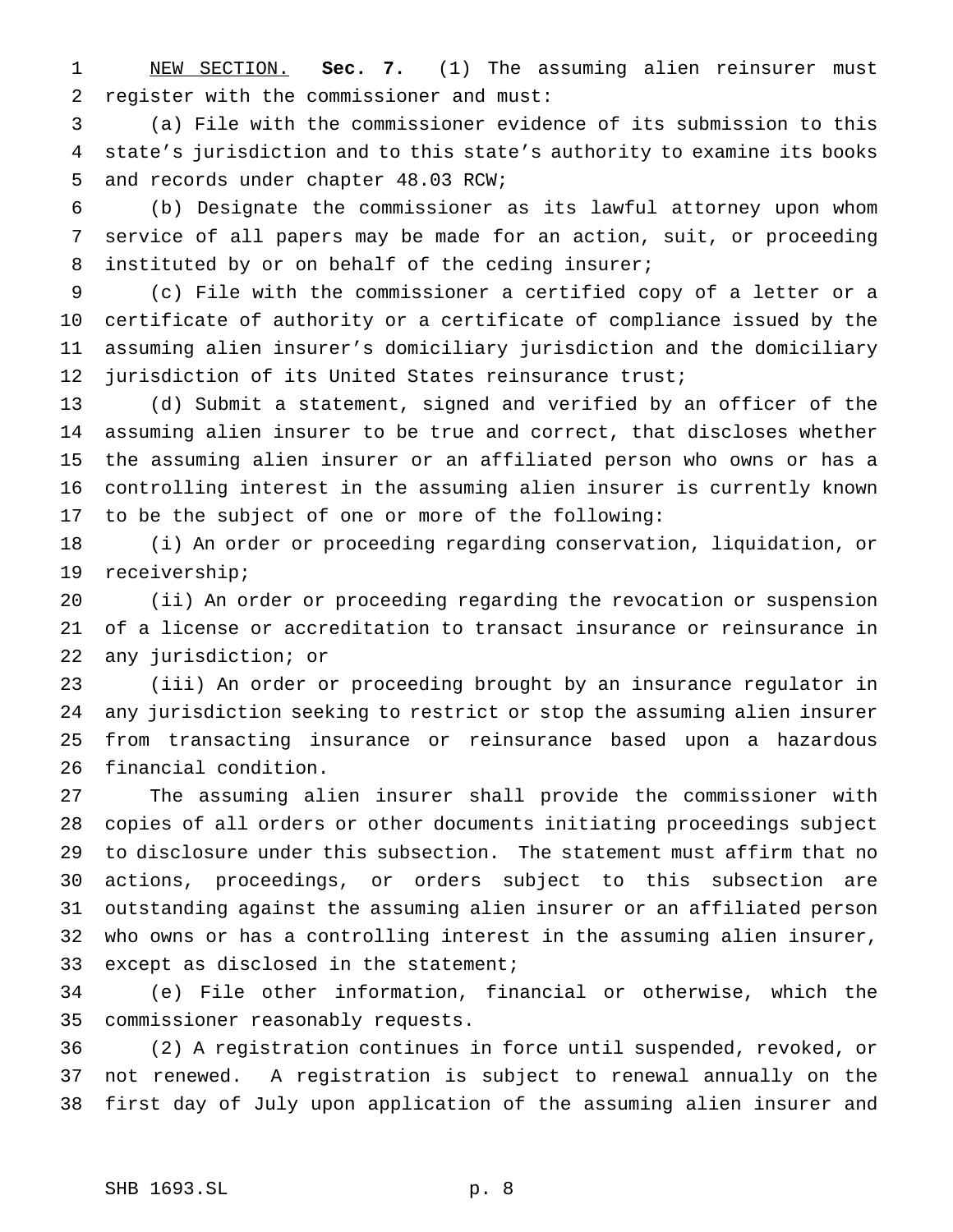payment of the fee in the same amount as an insurer pays for renewal of a certificate of authority.

 (3) The commissioner shall give an assuming alien insurer notice of his or her intention to revoke or refuse to renew its registration at least ten days before the order of revocation or refusal is to become effective.

 (4) The commissioner shall, consistent with chapters 48.04 and 34.05 RCW, deny or revoke an assuming alien insurer's registration if the assuming alien insurer no longer qualifies or meets the requirements for registration.

 (5) The commissioner may, consistent with chapters 48.04 and 34.05 RCW, deny or revoke an assuming alien insurer's registration if the assuming alien insurer:

 (a) Fails to comply with a provision of this chapter or fails to comply with an order or regulation of the commissioner;

 (b) Is found by the commissioner to be in such a condition that its further transaction of reinsurance would be hazardous to ceding insurers, policyholders, or the people in this state;

 (c) Refuses to remove or discharge a trustee, director, or officer who has been convicted of a crime involving fraud, dishonesty, or moral turpitude;

 (d) Usually compels policy-holding claimants either to accept less than the amount due them or to bring suit against the assuming alien insurer to secure full payment of the amount due;

 (e) Refuses to be examined, or its trustees, directors, officers, employees, or representatives refuse to submit to examination or to produce its accounts, records, and files for examination by the commissioner when required, or refuse to perform a legal obligation relative to the examination;

 (f) Refuses to submit to the jurisdiction of the United States courts;

(g) Fails to pay a final judgment rendered against it:

(i) Within thirty days after the judgment became final;

 (ii) Within thirty days after time for taking an appeal has expired; or

 (iii) Within thirty days after dismissal of an appeal before final determination;

whichever date is later.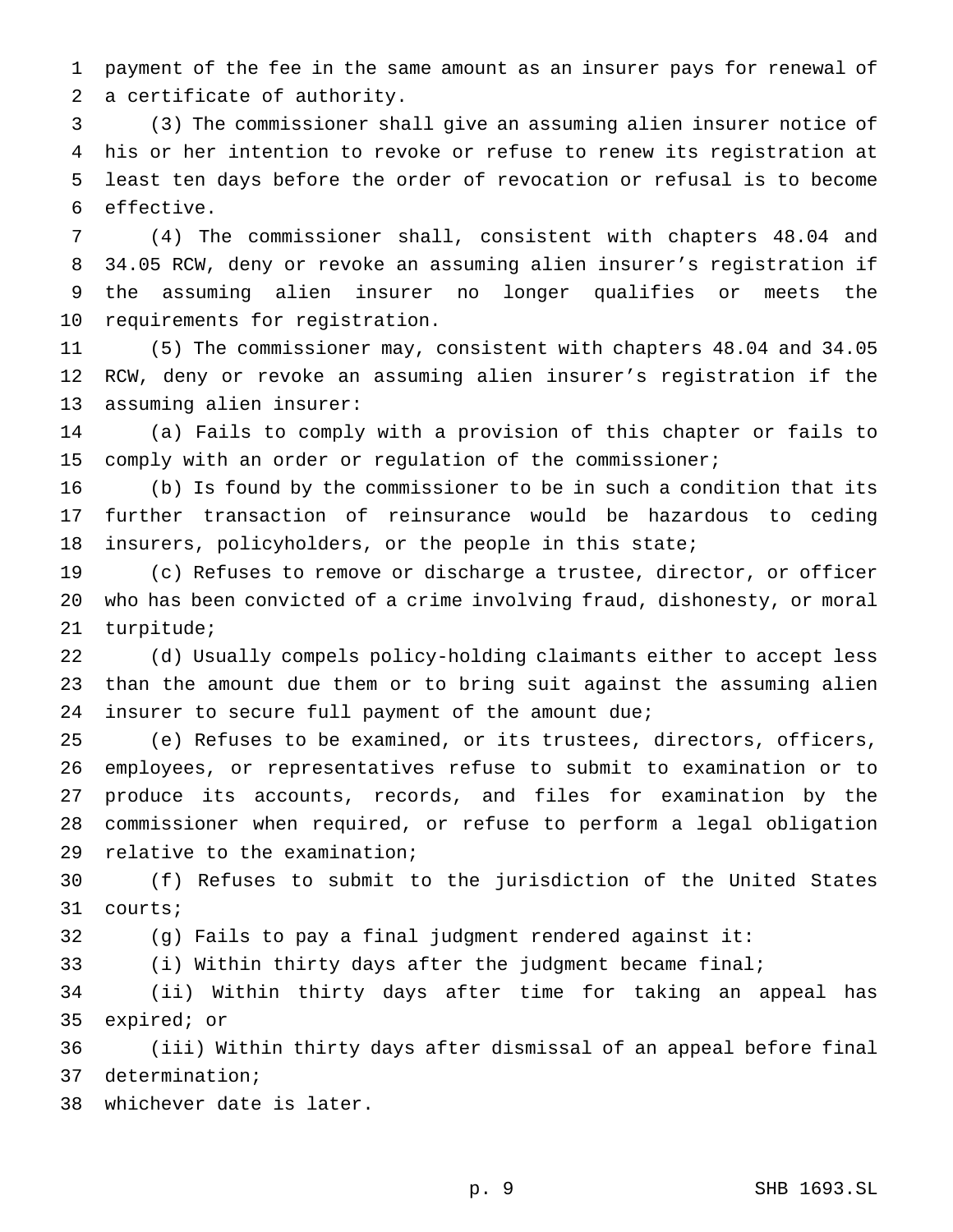(h) Is found by the commissioner, after investigation or upon receipt of reliable information:

 (i) To be managed by persons, whether by its trustees, directors, officers, or by other means, who are incompetent or untrustworthy or so lacking in insurance company management experience as to make proposed operation hazardous to the insurance-buying public; or

 (ii) That there is good reason to believe it is affiliated directly or indirectly through ownership, control, or business relations, with a person or persons whose business operations are, or have been found to be, in violation of any law or rule, to the detriment of policyholders, stockholders, investors, creditors, or of the public, by 12 bad faith or by manipulation of the assets, accounts, or reinsurance; (i) Does business through reinsurance intermediaries or other representatives in this state or in any other state, who are not properly licensed under applicable laws and rules; or

 (j) Fails to pay, by the date due, any amounts required by this code.

 (6) A domestic ceding insurer is not allowed credit with respect to reinsurance ceded, if the assuming alien insurer's registration has been revoked by the commissioner.

 (7) The actual costs and expenses incurred by the commissioner for an examination of a registered alien insurer must be charged to and collected from the alien reinsurer.

 (8) A registered alien reinsurer is included as a "class one" organization for the purposes of RCW 48.02.190.

 NEW SECTION. **Sec. 8.** (1) Unless credit for reinsurance or deduction from liability is prohibited under section 5 of this act, a foreign ceding insurer is allowed credit for reinsurance or deduction from liability to the extent credit has been allowed by the ceding insurer's state of domicile if:

 (a) The state of domicile is accredited by the national association of insurance commissioners; or

 (b) Credit or deduction from liability would be allowed under this act if the foreign ceding insurer were domiciled in this state.

 (2) Notwithstanding subsection (1) of this section, credit for reinsurance or deduction from liability may be disallowed upon a finding by the commissioner that either the condition of the reinsurer, or the collateral or other security provided by the reinsurer, does not